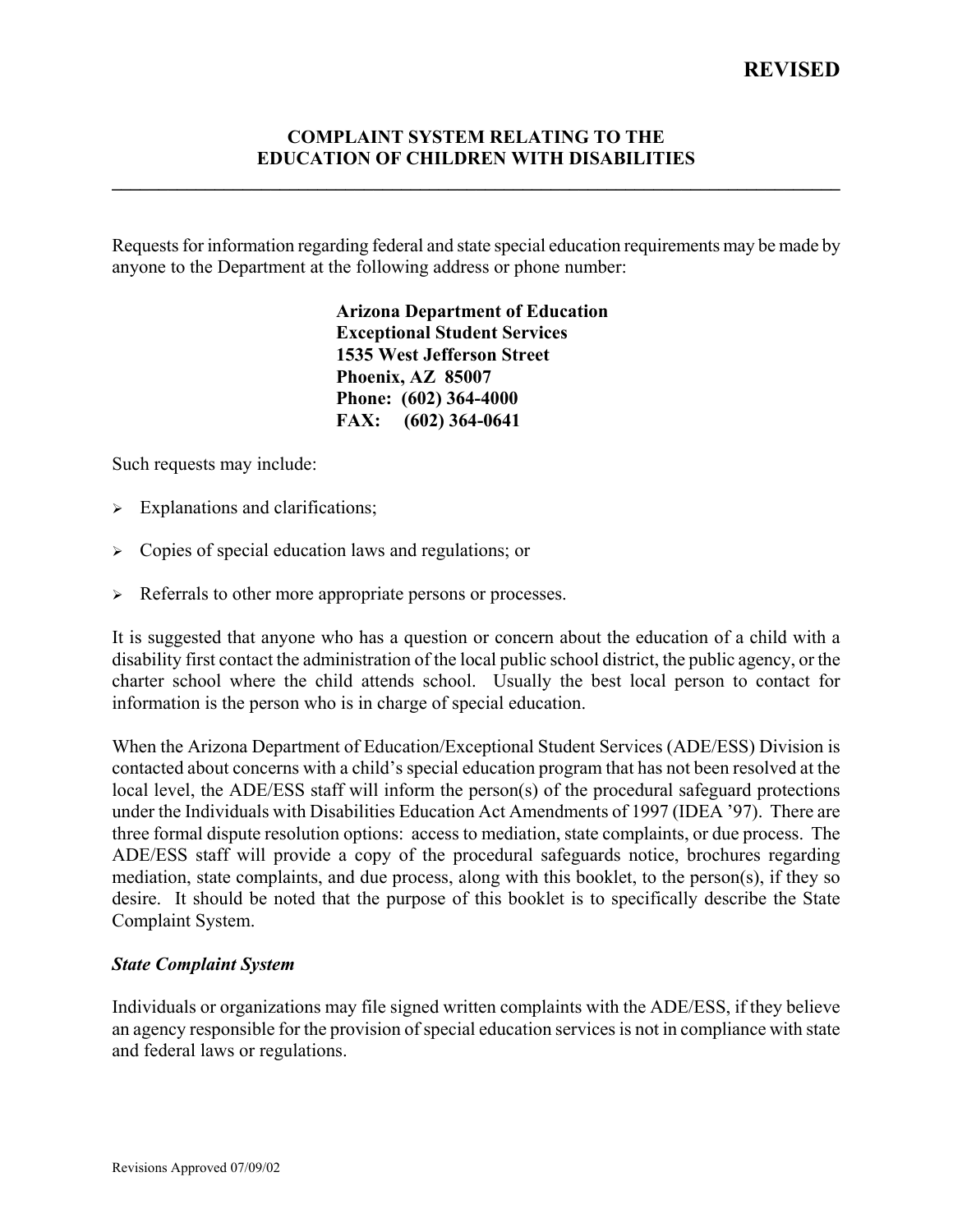## *Complaint Procedures:*

The complaint procedures outlined in this section are available for resolving any complaint that meets the following criteria:

A complaint:

- $\geq$  must be signed and written (anonymous complaints will not be processed);
- $\triangleright$  must include a statement that the public education agency has violated a requirement of Part B of IDEA '97, its implementing regulations, Arizona Revised Statutes, and/or Arizona Administrative Code, but need not identify the specific law or regulation involved;
- $\triangleright$  must clearly identify the concern or the alleged violation as well as the facts on which the statement is based (if needed, ADE/ESS will assist the complainant in clearly identifying the allegations.);
- $\triangleright$  must include the name of the child or children associated with the specific complaint allegations;
- ightharpoonup must allege a violation that occurred not more than <u>one year</u> prior to the date that the complaint is received unless a longer period is reasonable because the violation is continuing, or the complainant is requesting compensatory services for a violation that occurred not more than three years prior to the date the complaint is received;
- $\triangleright$  should include a daytime telephone number where the complainant can be reached along with a mailing address; and
- $\triangleright$  should be sent to the Director of Administrative Services at the following address:

# **Arizona Department of Education Exceptional Student Services Director of Administrative Services 1535 West Jefferson Phoenix, Arizona 85007**

If the complainant is unable to put the complaint in written form and/or if the home language is other than English, assistance will be provided by the Arizona Department of Education. Please call ADE/ESS at (602) 364-4000 or 1-800-352-4558.

The complaint will be date stamped upon a determination by the ADE/ESS that it meets the required components of a complaint. A letter will be considered a formal complaint only if it includes all of the criteria noted above.

The investigation will be concluded within sixty (60) calendar days of the date stamped on the complaint letter. The investigative process will be conducted as follows:

 $\triangleright$  A complaint investigator will attempt to contact the complainant within three (3) business days of receipt of a letter alleging violations of federal or state special education law and/or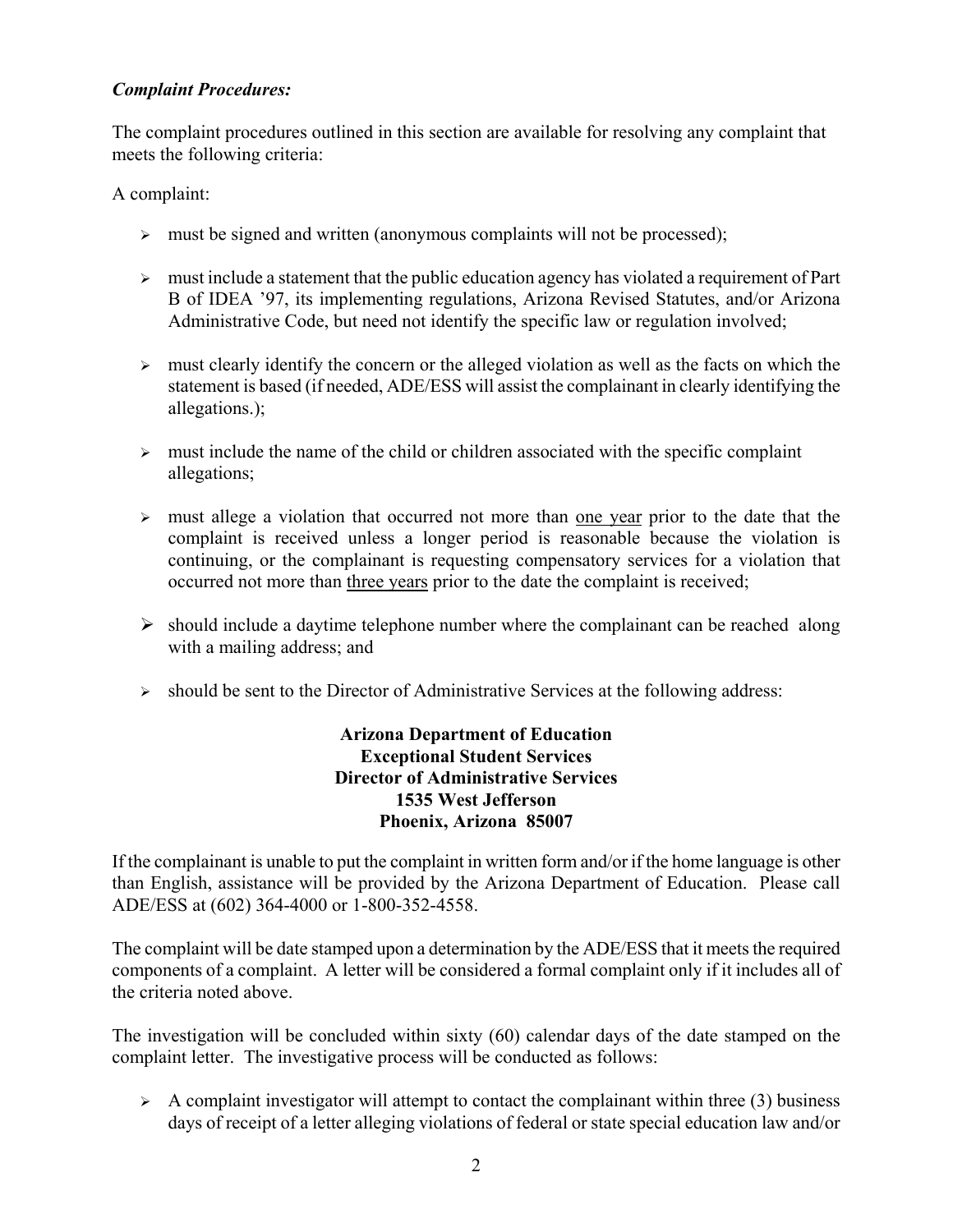regulations. The assigned investigator will ensure that the allegations and facts are clearly stated and give the complainant an opportunity to submit additional information, either orally or in writing, about the allegations. Any additional information or clarifications will be provided to the public education agency under investigation. If needed, ADE/ESS will assist the complainant in clearly identifying the allegations. If none of the allegations fall under the authority of ADE/ESS to investigate, ADE/ESS will, in writing, direct the complainant to the most appropriate avenue to pursue resolution.

- $\triangleright$  ADE/ESS takes the position that attempts at Early Resolution during the initial stage of the complaint investigation process can allow both parents and public education agencies the opportunity to identify concerns and aid in reaching an agreement to ensure the smooth delivery of special education services to children and youth with disabilities.
- $\triangleright$  Within ten (10) business days following the filing of a formal complaint as defined above, the Arizona Department of Education/Exceptional Student Services Division will contact the public education agency and the parent or guardian to attempt to resolve the issues through the Early Complaint Resolution process.
- $\triangleright$  In order for the Early Complaint Resolution process to be successful within the timeframe specified, both parties must make themselves available to readily communicate with the investigator.
- $\triangleright$  The Early Complaint Resolution process may be extended one time only for an additional five (5) business days if both parties are close to reaching a resolution and are in agreement with the extension. The determination to extend the Early Complaint Resolution process will be made on a case-by-case basis by the Arizona Department of Education/Exceptional Student Services.
- $\triangleright$  If an early resolution agreement is reached, then the parent and the public education agency will receive a Letter of Resolution that outlines the agreement.
- $\triangleright$  If an early resolution agreement is reached, it is understood that the complaint investigation process is brought to a close. In addition, the complaint allegations associated with the Individuals with Disabilities Education Act (IDEA) are considered resolved pursuant to 34 C.F.R. §§ 300.660-300.662 and, as such, are binding and must be complied with as written. There may be allegations that do not pertain to federal or state special education requirements. In the spirit of cooperation, the early resolution agreement may address these issues as well. However, these agreements are not enforceable.
- $\triangleright$  If parents or guardians have any concerns regarding the implementation of the agreement reached in the Letter of Resolution, then they may send a response letter to the Director of Administrative Services, Arizona Department of Education, Exceptional Student Services, 1535 West Jefferson Street, Phoenix, Arizona 85007.
- $\triangleright$  The services offered under the Early Complaint Resolution process are available in all circumstances where there is a possibility for mutual resolution. If the Arizona Department of Education/Exceptional Student Services Division decides that any attempt to mutually resolve the complaint would be futile, the complaint investigator shall proceed as if ten (10) business days had expired without resolution of the dispute.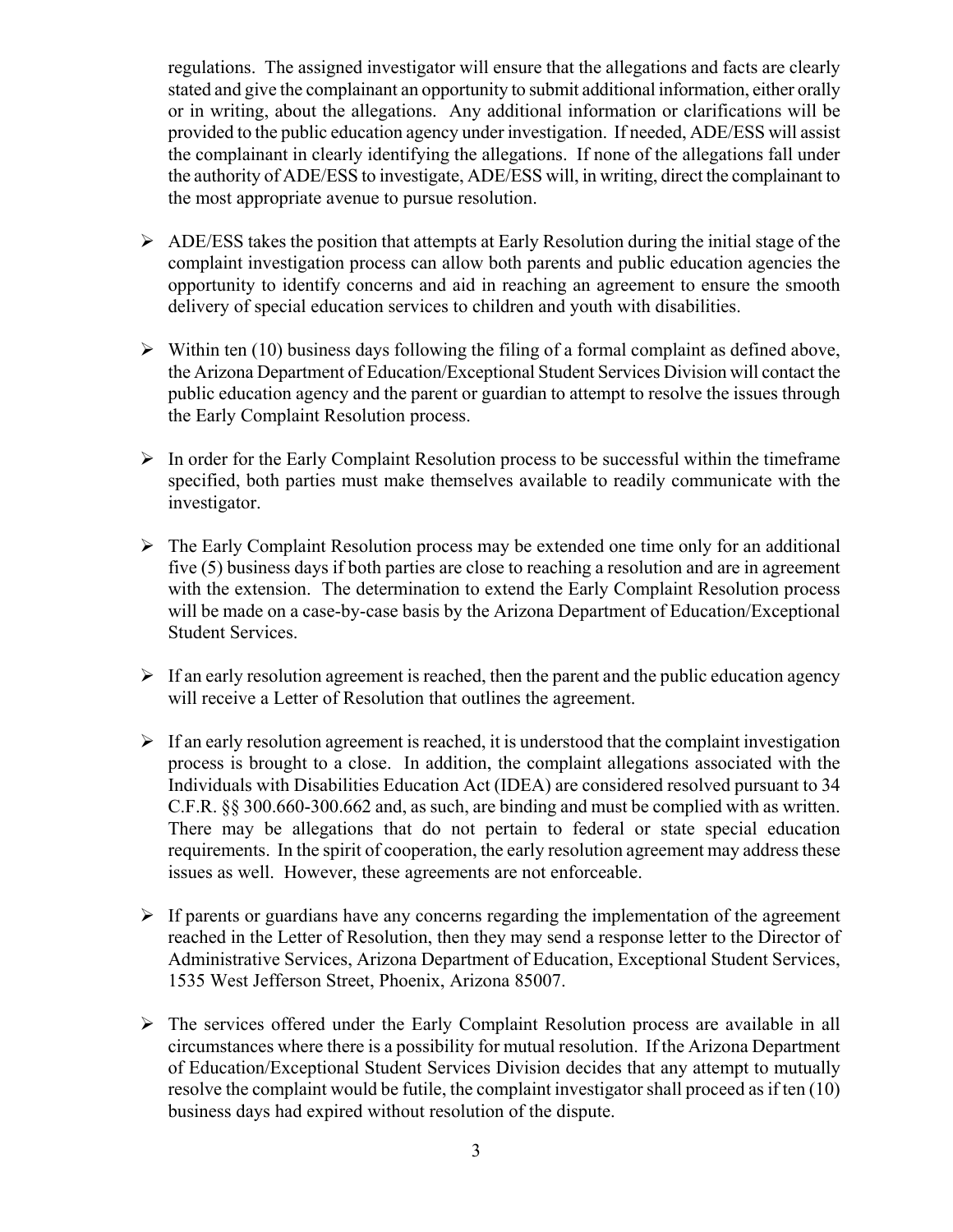- $\triangleright$  If an early resolution agreement is not reached within the required timeframe, then the complaint investigation process will continue as stated below.
- $\triangleright$  A Letter of Acknowledgment will be sent, within ten (10) business days, to the complainant after a determination by the ADE/ESS that the letter meets the required components of a complaint. This letter will inform the complainant of:
	- ♦ The reference number that has been assigned to facilitate tracking and monitoring of the complaint;
	- $\bullet$  The name of the complaint investigator;
	- ♦ A summary of the allegations, with a note informing the complainant to contact ADE/ESS immediately if the summary is incorrect;
	- ♦ An outline of the general procedures that will be followed; and
	- ♦ The timelines for the investigation.
- $\geq$  The same Letter of Acknowledgment, along with a copy of the complaint letter and any supporting documentation, will be sent, within ten (10) business days, to the chief administrator and the special education director or coordinator of the public education agency against which the complaint has been filed.
- $\triangleright$  A copy of the complaint letter and supporting documentation will be forwarded to the Education Program Specialist assigned to the public education agency by ADE/ESS.
- $\geq$  An on-site investigation will be made, unless a determination of compliance or noncompliance can be made by ADE/ESS through a review of the documentation provided.
- $\triangleright$  Any additional complaint issues submitted by the same complainant thirty (30) calendar days or less after the beginning of the sixty (60) calendar day timeline will be investigated along with the original issues.
- $\triangleright$  Any additional complaint issues submitted by the same complainant, more than thirty (30) calendar days after the beginning of the sixty (60) calendar day timeline, may, at the discretion of the Director of Administrative Services, be included in the original complaint or be logged and handled as a new complaint.
- ¾ The investigator will prepare a "Letter of Findings" upon the completion of the investigation. The "Letter of Findings" will include factual information, documentation, conclusions specific to the complaint allegations, and reasons for the final decision(s) as determined by ADE/ESS. Allegations that are not under the authority of ADE/ESS to investigate (e.g. issues regarding conflicts with staff members or discrimination) will be noted in the "Letter of Findings" and the complainant will be directed to the agency or personnel (e.g. the Office for Civil Rights or district administrative channels) that may more appropriately address these concerns.
- $\triangleright$  Other noncompliance issues discovered in the course of the investigation will be conveyed, in writing, to the public education agency, the complainant, and ADE/ESS Education Program Specialist either in the current "Letter of Findings" or in a subsequent Letter of Findings.
- $\geq$  The investigation will be completed within sixty (60) calendar days of the filing of a formal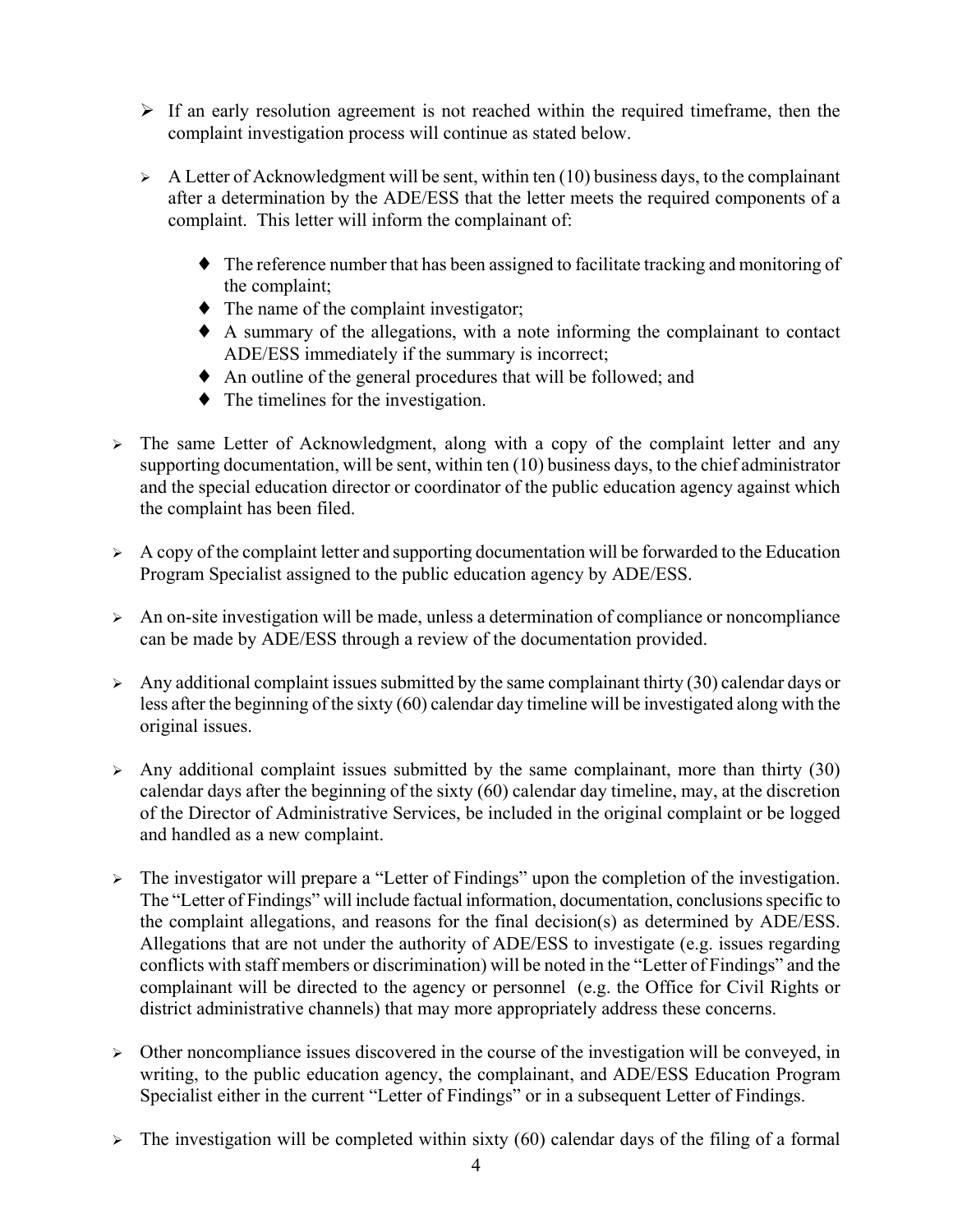complaint. At the conclusion of the investigation, ADE/ESS will issue a copy of the "Letter of Findings" to the complainant, the chief administrator of the pubic education agency, the special education director or coordinator, and the ADE/ESS Education Program Specialist assigned to assist the public education agency.

The 60-calendar day timeline may be extended by the Director of Administrative Services or a designee if exceptional circumstances exist. Exceptional circumstances include, but are not limited to:

- $\geq$  the non-availability of necessary key individuals;
- $\triangleright$  the identification of other areas of noncompliance that were discovered by the complaint investigator during the course of the investigation;
- $\triangleright$  the submission of additional information by any of the parties regarding the complaint that significantly impacts the investigation; or
- $\geq$  a request for a due process hearing or court action filed on identical issues. However, in accordance with the federal regulations, "…any issue in the complaint that is not part of the due process action must be resolved using the time limit and procedures described…" 34 C.F.R. § 300.661(c).

If an extension is required, ADE/ESS will send a letter to all parties detailing the exceptional circumstance(s) and the date by which the "Letter of Findings" will be issued. If an extension is granted due to the unavailability of key individuals, the extension letter will highlight the urgency in contacting ADE/ESS immediately upon the return of those individuals.

**\* \* \* \* \* \* \* \* \* \* \* \*** 

As stated in the federal regulations, the State Educational Agency (SEA) has the responsibility to "[i]ssue a written decision to the complainant that addresses each allegation in the complaint and contains – (i) findings of fact and conclusions; and (ii) the reasons for the SEA's final decision." 34 C.F.R. § 300.661(a)(4). Therefore, the "Letter of Findings" is final and not subject to appeal. However, if either party has concerns regarding the decision(s) reached in the "Letter of Findings," either party may send a response letter to the Director of Administrative Services, Arizona Department of Education, Exceptional Student Services, 1535 West Jefferson Street, Phoenix, Arizona 85007. A follow-up letter will be sent to the respondent outlining the additional steps, if any, that will be taken by ADE/ESS. If a response letter is sent to ADE/ESS, the public education agency is not relieved from completing the required corrective action while awaiting a follow-up letter.

## *CORRECTIVE ACTION PROCEDURES*

Where noncompliance or partial noncompliance is found, technical assistance, negotiation, and other types of corrective action will be required within the timelines as delineated in the "Letter of Findings."

**NOTE:** If applicable, as per the federal regulations, the corrective action will address how the public education agency will award the complainant compensatory services and/or monetary reimbursement for costs that should not have been incurred by the complainant. 34 C.F.R. § 300.660 (b). When ADE/ESS finds that a public education agency is in partial noncompliance or noncompliance, the determination of the level of compensatory services will occur in one of two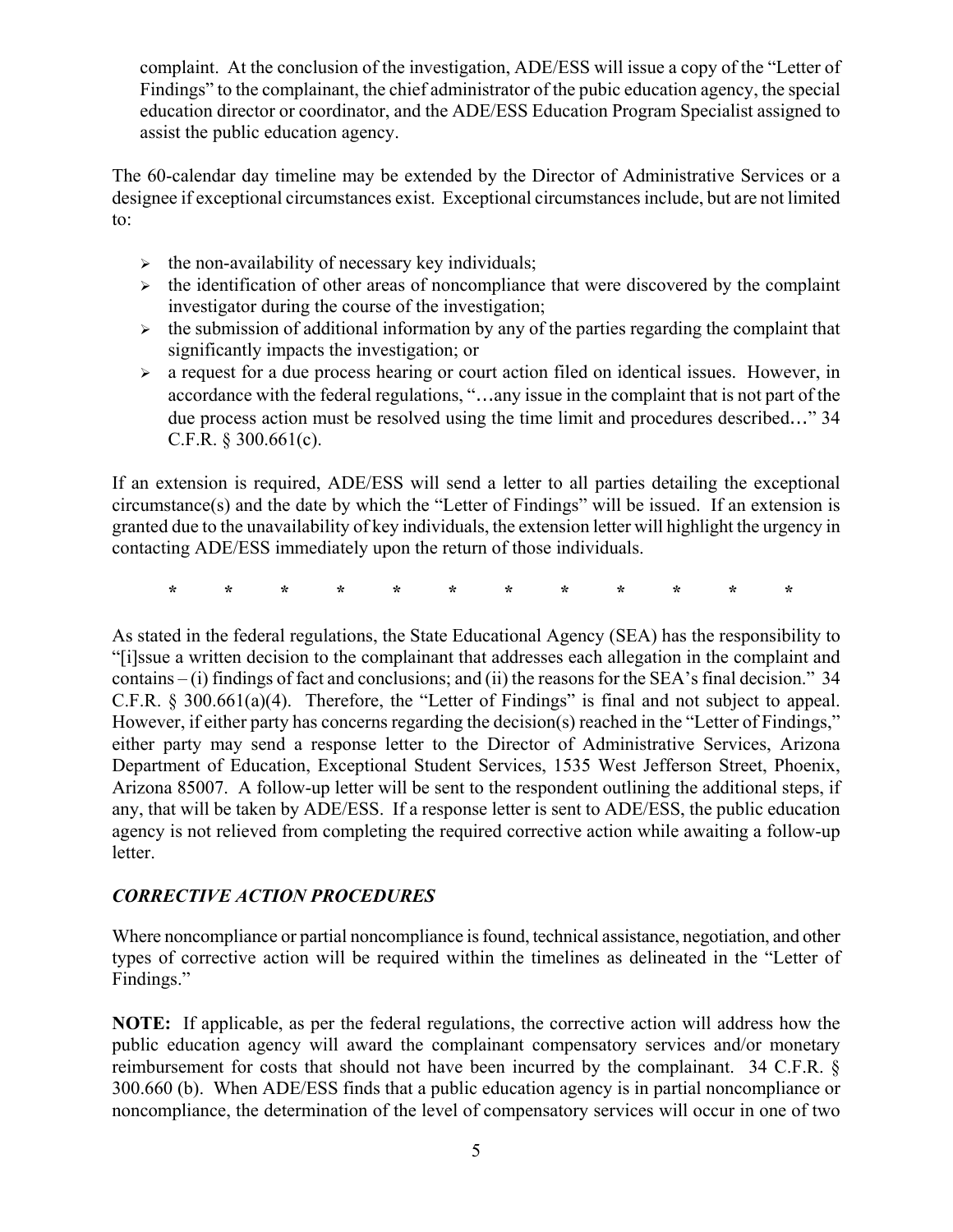ways: 1) ADE/ESS will direct the public education agency to provide a specific amount and type of compensatory services, or 2) ADE/ESS will direct the public education agency to reconvene the child's IEP team and have the IEP team determine the level of compensatory services, if any, to be provided. If responsibility for determining the level of compensatory services is with the IEP team, a "Compensatory Education Plan," to be completed by the IEP team, will be provided to the public education agency and the parent with the Letter of Findings.

If a "Letter of Findings" identifies noncompliance or partial noncompliance, the corrective action prescribed shall:

- ♦ require the immediate provision of services, or the immediate cessation of noncompliance, whichever is necessary;
- ♦ outline the necessary steps required to prevent the reoccurrence of noncompliance;
- ♦ require sufficient documentation to ensure that the noncompliance has been addressed; and
- $\bullet$  eliminate the past effects of the violation(s).
- $\geq$  The complainant's copy of the Letter of Findings will include a statement that requests the complainant to contact ADE/ESS if the public education agency is not implementing the required corrective action.
- ¾ Documentation of the corrective action submitted will be reviewed by the Corrective Action Coordinator (CAC) and placed in the master complaint file maintained by ADE/ESS. If the corrective action documentation received is incomplete, not completed as specified in the "Letter of Findings," or no documentation is received from the public education agency by the date specified in the "Letter of Findings," then the following steps will be taken by the public education agency and ADE/ESS:
	- 1. The CAC will send a "Letter of Inquiry" to the public education agency, with a copy provided to the complainant, within three (3) full business days following the completion date specified in the "Letter of Findings" inquiring into the reason(s) the corrective action documentation was either submitted incomplete or not submitted in the time frame specified.
	- 2. The public education agency must provide a "Letter of Explanation" to ADE/ESS within three (3) full business days of receipt of the Letter of Inquiry explaining the circumstances surrounding the non-submission or incompleteness of the corrective action documentation.
		- If the circumstances are acceptable, then the CAC will compose a "Letter of Understanding" detailing (a) the CAC's concerns and the public education agency's explanation, (b) any decisions made to resolve the problem, and (c) a new negotiated due date. The CAC will send/fax this letter within five (5) full business days of receipt of the Letter of Explanation to the special education director or coordinator of the public education agency and the complainant. If the circumstances are unacceptable or the public education agency does not respond to the Letter of Inquiry as noted above, then the CAC will compose a "Letter of Concern" (*See* number 3 below).